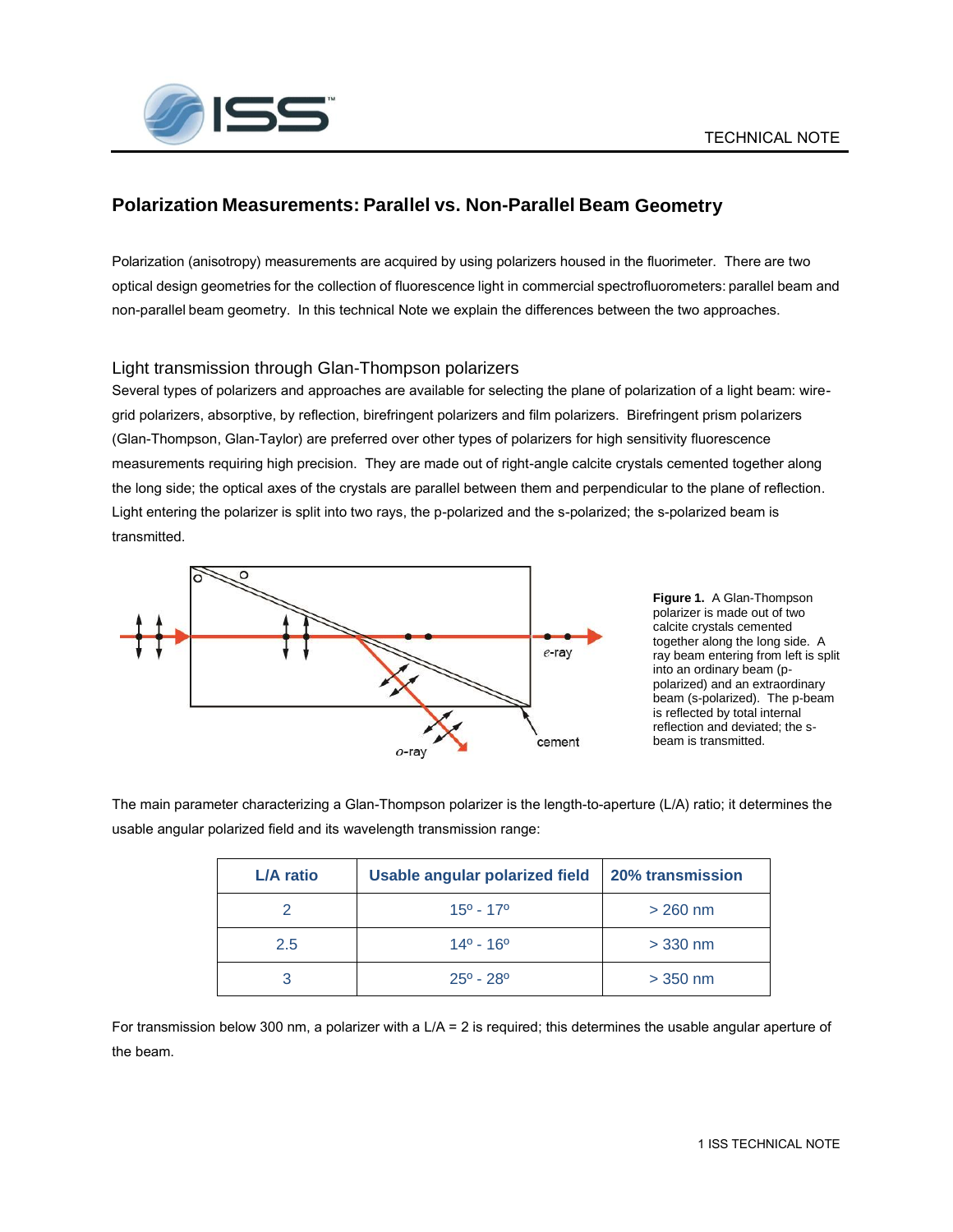## Parallel Beam Geometry

When the parallel beam geometry set up is used, the fluorescence emitted by the sample is collected by a lens producing a beam parallel to the optical axis; the beam passes the Glan-Thompson polarizer and is focused by a second lens onto the light detector, usually a photomultiplier tube (PMT).



#### Non-Parallel Beam Geometry

Instruments that are based on non-parallel beam geometry utilize mirrors to focus the fluorescence onto the light detector. Usually this mirror is placed behind the sample for larger collection of the fluorescence light. In this case the beams crossing the polarizer are not parallel; when the angle is above  $17^{\circ}$  for a polarizer with  $L/A = 2$ , the beam is reflected back.



**Figure 3.** Non-parallel beam geometry for the collection of fluorescence light. Rays at an angle larger than 15-20º (outside gray area) are rejected by the Glan-Thompson polarizer and do not reach the detector. This geometry is not suitable for precise polarization measurements on weak fluorophores